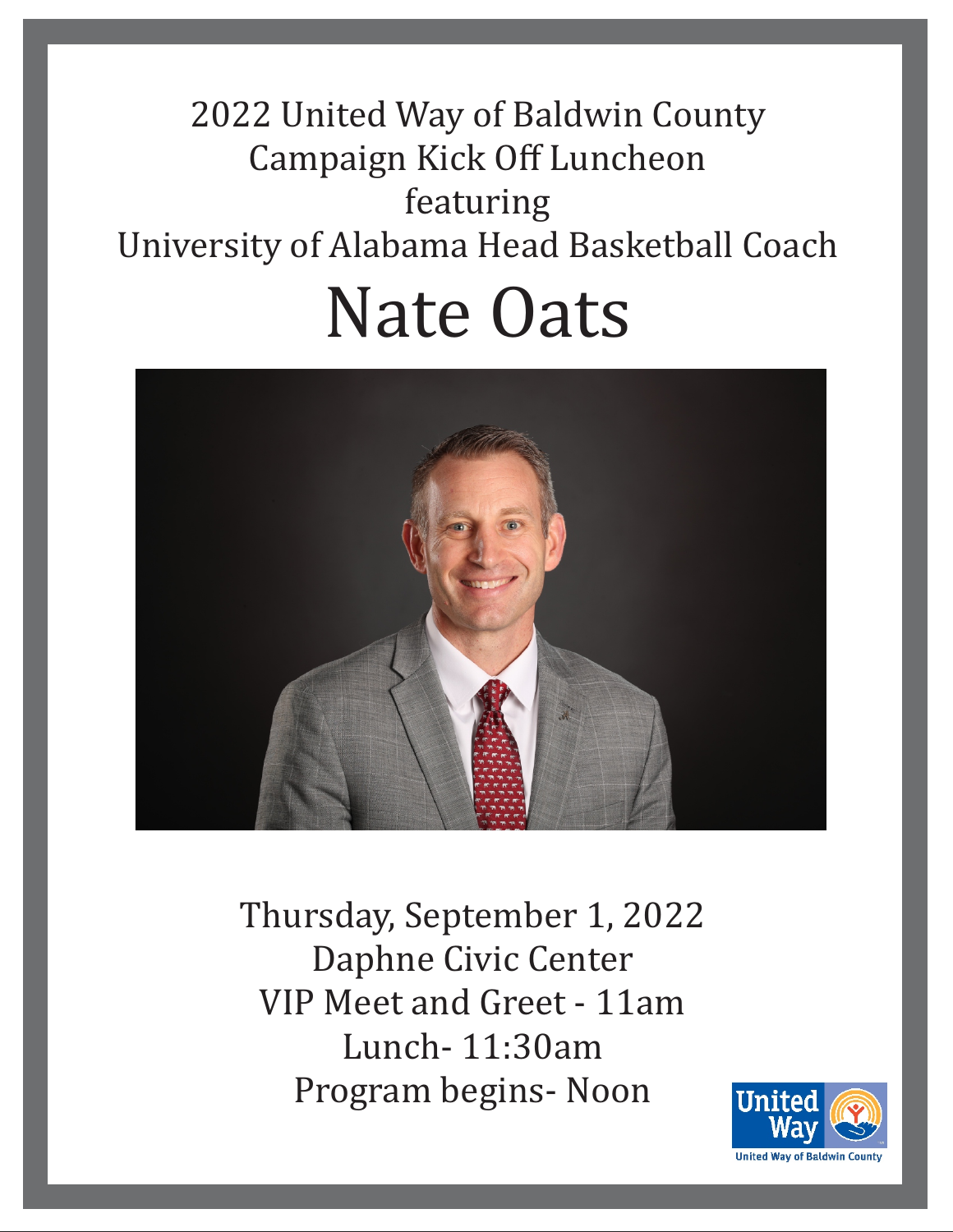## **2022 United Way of Baldwin County Kick Off Luncheon featuring Nate Oats**

**Platinum Sponsor (limited to one)** \$5,000

Private meet and greet before event VIP preferred seating for 10 guests Recognition in all advertising and media Recognition in event program Opportunity to introduce keynote speaker Commemorative gift

### **Gold Sponsor**

\$2,500

VIP Meet & Greet Photo Op VIP preferred seating for 10 guests Recognition in all advertising and media Recognition in event program

#### **Silver Sponsor**

\$1,500 Preferred seating for 10 guests Recognition in all advertising and media Recognition in event program

### **Bronze Sponsor**

\$750 Reserved seating for 5 guests Recognition in event program

#### **Can't Attend? Friends of the United Way**

\$350 Recognition in the event program No tickets